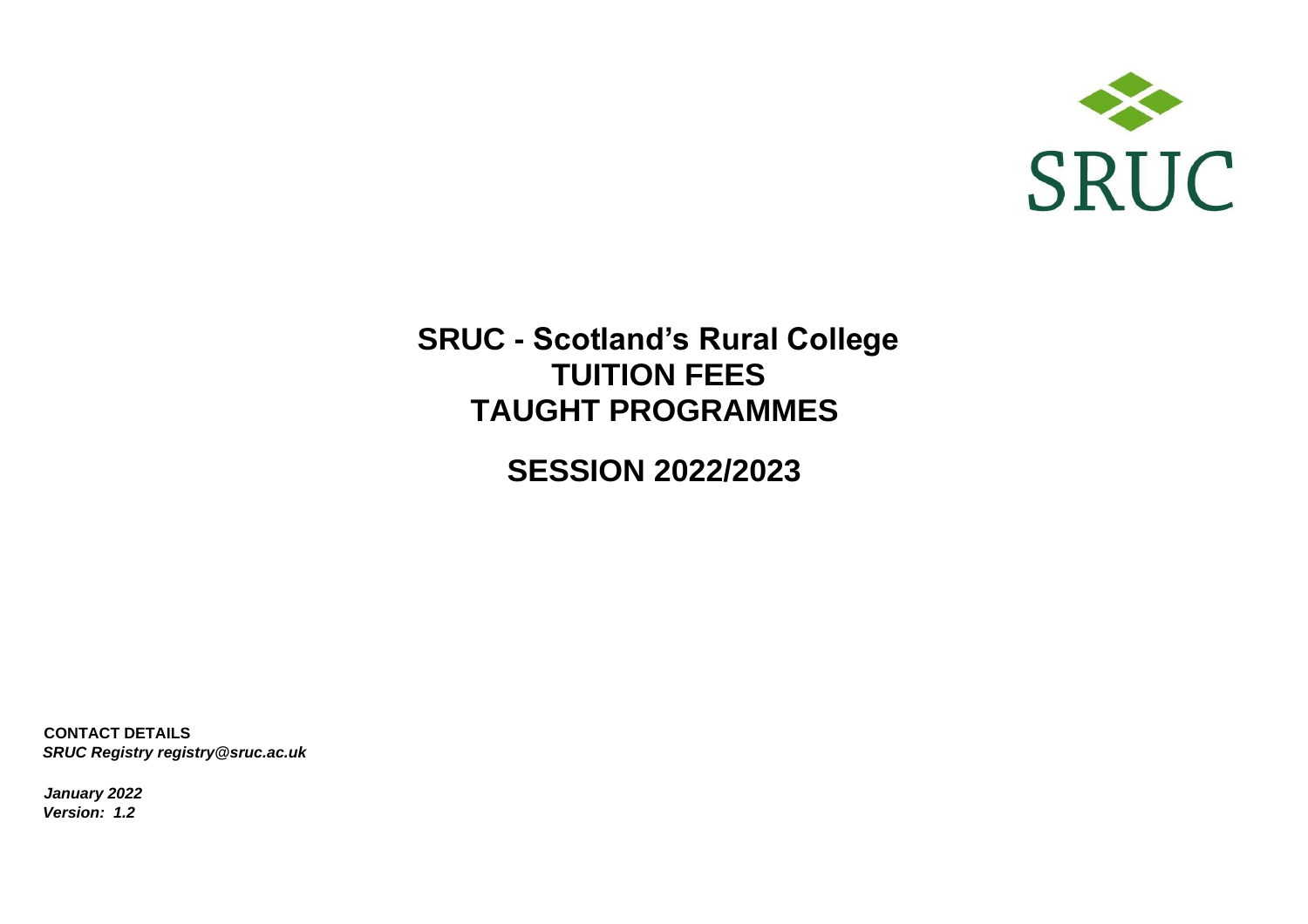# **GENERAL INFORMATION**

- 1. All students undertaking programmes of study at SRUC are required annually to pay tuition fees, though many students will have this paid for them.
- 2. The tuition fees overleaf are those payable by students for Session 2022/23. Tuition fees are subject to periodic review and are likely to increase for Session 2023/24 and for subsequent years, though students incurring a charge for fees will remain on the fee rate incurred when they commenced their current qualification.
- 3. Prior to registration students must **either** provide satisfactory evidence that they hold a grant or award from which the fees will be paid **or** pay the fees due (or set up a bank mandate for the payment of the fees).
- 4. The tuition fee is for matriculation and enrolment, for tuition and for assessment/examination appropriate to the programme.
- 5. No degrees, diplomas, or certificates will be awarded, and no confirmation of achievement, references which refer to achievement, or transcripts will be provided to students where there are outstanding tuition fees or other sums owed to SRUC.
- 6. SRUC has a Student Fees Payment and Debt Management Policy with explanatory guidance for students. Students are required to sign to indicate their adherence to the Policy's requirements at enrolment each year of study.

#### **SRUC Tuition Fee – Charges and Refunds**

Tuition fee charges and refunds for students who are not sponsored by SAAS (Scotland), Student Finance England, Wales or Northern Ireland will be processed using the following criteria:

- Withdraw or defer before 01 December No fee payable.
- Withdraw or defer on or after 01 December/first week of Block 2 fee charged will be one third of the total tuition fee payable for that academic session.
- Withdraw or defer after first week of Block 2/first week of Block 3 fee charged will be two thirds of the total tuition fee payable for that academic session.
- Withdraw or defer after week 1 of Block 3 the full tuition fee for the academic session will be charged.
- Withdraw or defer after 01 December but before the end of Semester 1 fee charged will be half of the total tuition fee payable for that academic session.
- Withdraw or defer after week 1 of Semester 2 the full tuition fee for the academic session will be charged.

#### Distance Learning students

- Withdraw or defer before 01 December No fee payable.
- Withdraw or defer on or after 01 December/end of Block 1 fee charged will be 50% of the total tuition fee payable for that academic session.
- Withdraw or defer after commencement of block 2 full tuition fee for academic session will be charged.

If the full tuition fee has been paid up front then the student will receive a refund based on the above criteria.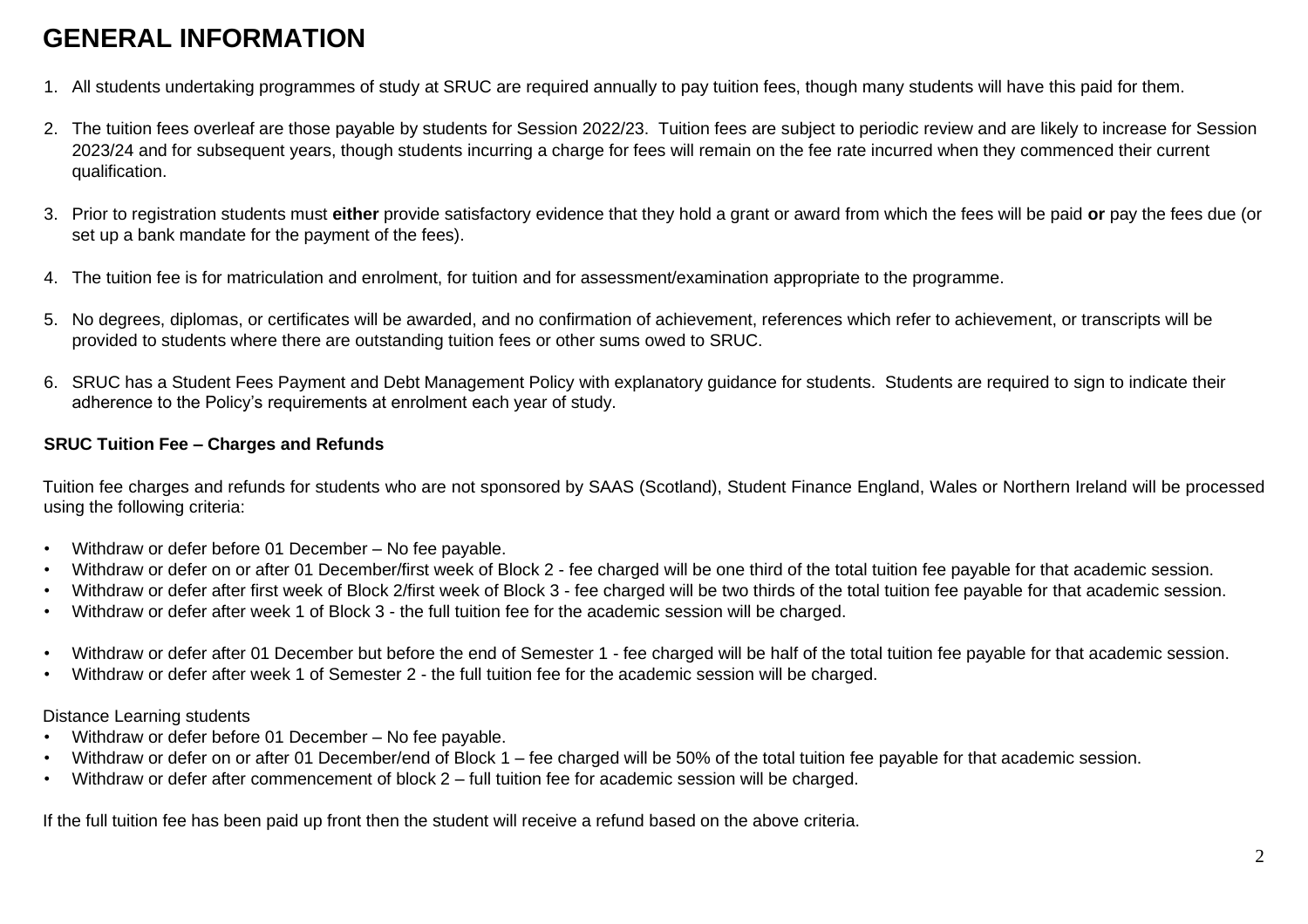# **TUITION FEE GUIDANCE**

## **SCOTTISH STUDENTS**

## **(excluding England, Wales, Northern Ireland, Channel Islands and Isle of Man)**

Students on non-advanced and advanced programmes may be eligible to have their tuition fees paid as part of a bursary (non-advanced programmes) or grant (advanced programmes) by the Student Awards Agency for Scotland (SAAS). To find out more information on tuition fees and loans, contact the Student Awards Agency for Scotland (SAAS) [www.saas.gov.uk.](http://www.saas.gov.uk/)

In cases where tuition fees are met from SAAS or by means of sponsorship the rate payable is identified as Public Funded in the table below.

# **REST OF UK (RUK) STUDENTS**

## **(includes England, Wales, Northern Ireland, Republic of Ireland and Channel Islands)**

Students on non-advanced and advanced programmes may be eligible to have their tuition fees paid as part of a bursary (non-advanced programmes) or grant (advanced programmes) by Student Finance England, Student Finance Wales or Student Finance Northern Ireland or other Government Departments. For more information on tuition fee loans, please click the following links;

**England: Government Grants and Loans[:](https://www.gov.uk/student-finance)** <https://www.gov.uk/student-finance> **Northern Ireland: Government Grants and Loans[:](https://www.studentfinanceni.co.uk/)** <https://www.studentfinanceni.co.uk/> **Wales: Government Grants and Loans[:](https://www.studentfinancewales.co.uk/)** <https://www.studentfinancewales.co.uk/> **Republic of Ireland: Loans:** [https://www.saas.gov.uk](https://www.saas.gov.uk/)

In cases where tuition fees are met from one of these sources or by means of sponsorship the rate payable is identified as Public Funded in the table below.

# **INTERNATIONAL STUDENTS (Including European Union and EEA Students)**

Note that a deposit of 50% of the fee must be paid in advance and an unconditional offer cannot be made until this payment has been received. If you are unable to subsequently start the course the deposit will be refunded except for £250 which will be retained by the College to cover administration costs.

In cases where tuition fees are met from SAAS or by means of sponsorship the rate payable is identified as Public Funded in the table below.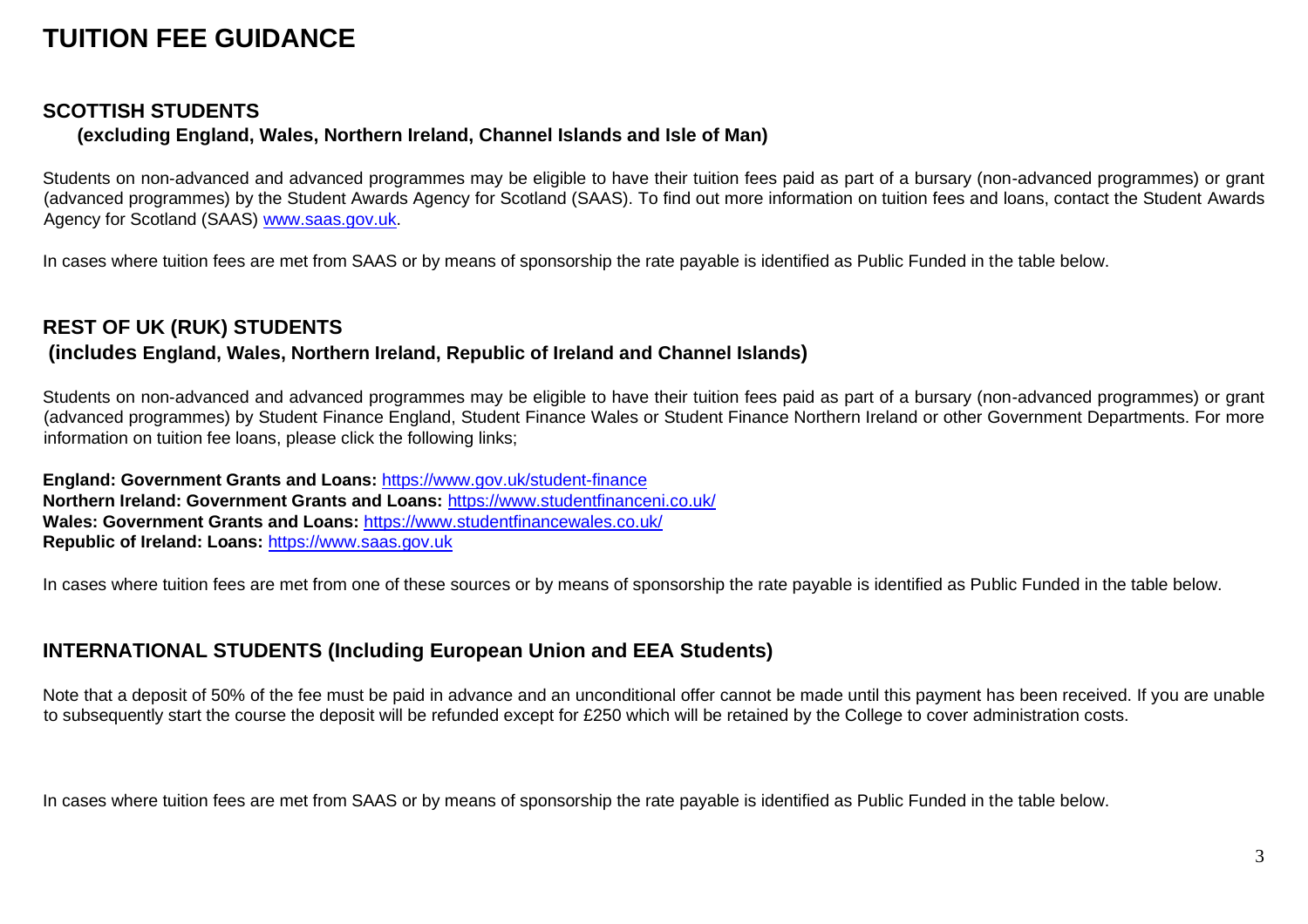# **TUITION FEES 2022/23**

### **FURTHER EDUCATION PROGRAMMES**

|                                                               |        | <b>Scotland</b> | <b>RUK</b>    |                 | <b>International</b> |                 |
|---------------------------------------------------------------|--------|-----------------|---------------|-----------------|----------------------|-----------------|
| <b>FEE RATES ARE PER YEAR</b>                                 | Campus | <b>Distance</b> | <b>Campus</b> | <b>Distance</b> | <b>Campus</b>        | <b>Distance</b> |
|                                                               | based  | learning        | based         | learning        | based                | learning        |
|                                                               | £      | £               |               | £.              |                      |                 |
| All students (other than those listed separately below)       | 1,008  | ---             | 6,500         | $---$           | 6,500                | ---             |
| City & Guilds Forgework                                       | 700    | ---             | 4,400         | ---             | 4,400                | ---             |
| City & Guilds Level 2 Veterinary Care Assistant (online)      | ---    | 1,500           | ---           | 1,500           | ---                  | 1,500           |
| Level 3 Veterinary Nursing(block release) - year 1            | 1,600  | ---             | 7,000         | ---             | ---                  | ---             |
| Level 3 Veterinary Nursing (block release) – year 2           | 1,600  | ---             | 7,000         | ---             | ---                  | ---             |
| Level 3 Veterinary Nursing (block release) – year 3           | 900    | ---             | 4,000         | $---$           | ---                  | ---             |
| Level 3 Veterinary Nursing * (Modern Apprenticeship) – year 1 | 900    | ---             | 900           | ---             | ---                  | ---             |
| <b>Veterinary Terminology</b>                                 | ---    | 250             | ---           | 500             | ---                  | 500             |
| PDA Animal Science and Communication                          |        | 260             |               | 500             |                      | 500             |
| SVQ (per qualification)                                       | 1,620  | 1,620           | ---           | ---             | ---                  | ---             |
| Principles of Animal Care (per module)                        | ---    | 100             | ---           | 100             | ---                  | 100             |
| NC Greenkeeping (Silver Lakes)                                | ---    | ---             | ---           | $---$           | ---                  | 750             |

\*Employers of Veterinary Nursing Modern Apprenticeship candidates will have to pay a £900 registration fee to cover enrolment and other external fees

#### **HIGHER EDUCATION PROGRAMMES - UNDERGRADUATE**

| FEE RATES ARE PER YEAR               | <b>Scotland</b> |                             | <b>RUK</b>             |                             | <b>International</b> |                             |
|--------------------------------------|-----------------|-----------------------------|------------------------|-----------------------------|----------------------|-----------------------------|
|                                      | Campus<br>based | <b>Distance</b><br>learning | <b>Campus</b><br>based | <b>Distance</b><br>learning | Campus<br>based      | <b>Distance</b><br>learning |
|                                      |                 |                             |                        |                             |                      |                             |
| HNC/HND                              | .285            | $---$                       | 7,000                  | $--$                        | 15,000               | $---$                       |
| Degree (BA/BSc) – SCQF levels 7 & 8  | .820            | $---$                       | 7,500                  | $---$                       | 15,000               | $---$                       |
| Degree (BA/BSc) – SCQF levels 9 / 10 | .820            | $---$                       | 7,500                  | $--$                        | 15,000               | $- - -$                     |

*Note that RUK students paying the above undergraduate fees may be eligible for an SRUC RUK bursary of up to £1,150 per year [\(](http://www.sruc.ac.uk/studentfunding)[www.sruc.ac.uk/studentfunding\)](http://www.sruc.ac.uk/studentfunding)*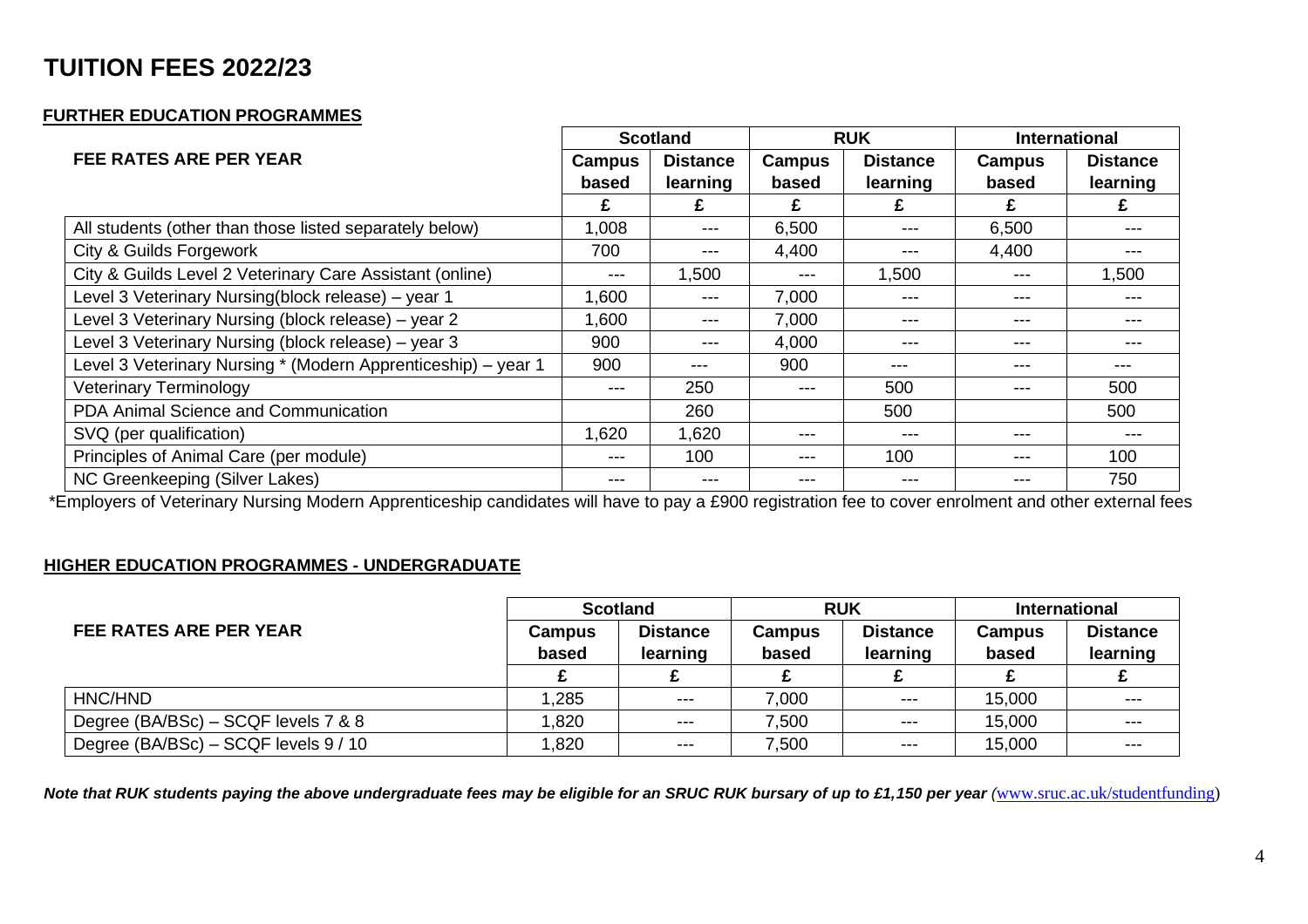#### **Part time study by Distance Learning**

#### **FEE RATES ARE PER YEAR**

|                                                                                                       | <b>Scotland</b>        |                             | <b>RUK</b>      |                             | <b>International</b> |                             |
|-------------------------------------------------------------------------------------------------------|------------------------|-----------------------------|-----------------|-----------------------------|----------------------|-----------------------------|
|                                                                                                       | <b>Campus</b><br>based | <b>Distance</b><br>Learning | Campus<br>based | <b>Distance</b><br>Learning | Campus<br>based      | <b>Distance</b><br>Learning |
|                                                                                                       |                        |                             |                 |                             |                      |                             |
| HNC Wildlife & Conservation Management (nominally over 2<br>years)                                    |                        | 642.50                      | ---             | 1,500                       | ---                  | 2,500                       |
| HNC Environmental Management (nominally over 2 years)                                                 |                        | 642.50                      | ---             | 1,500                       | $---$                | 2,500                       |
| HNC Poultry Production (nominally over 2 years)                                                       |                        | 642.50                      | ---             | 1,500                       | $---$                | 2,500                       |
| HNC/D Golf Course Management - September Start<br>(nominally over 2 years) Pro rata for January start |                        | 642.50                      | ---             | 1,500                       | $---$                | 2,500                       |
| PDA Ecological Surveying                                                                              | ---                    | 642.50                      | ---             | 1,500                       | $---$                | 2,500                       |
| Individual HN Units by Distance Learning (not including<br>Golf DL Jan start)                         |                        | 110                         | ---             | 220                         | $---$                | 450                         |

#### **HIGHER EDUCATION PROGRAMMES - POSTGRADUATE**

|                                                              | <b>Scotland</b> |                 | <b>RUK</b>    |                 | <b>International</b> |                 |
|--------------------------------------------------------------|-----------------|-----------------|---------------|-----------------|----------------------|-----------------|
| <b>FEE RATES ARE PER YEAR</b>                                | Campus          | <b>Distance</b> | <b>Campus</b> | <b>Distance</b> | Campus               | <b>Distance</b> |
|                                                              | based           | learning        | based         | learning        | based                | learning        |
|                                                              |                 |                 |               |                 |                      |                 |
| Postgraduate Diploma (part time 50%) – year 1                | $---$           | 3,000           | $-- -$        | 3,200           | $--$                 | 6,000           |
| Postgraduate Diploma (part time 50%) - year 2                | $---$           | 3,000           | $---$         | 3,200           | $---$                | 6,000           |
| Postgraduate Diploma (other part time) - pro rata per module |                 | 750 per         |               | 800 per         |                      | 1,500 per       |
|                                                              |                 | module          |               | module          |                      | module          |
| MSc project (following completion of PGDip)                  | $---$           | 2,300           | ---           | 2,300           | $--$                 | 3,750           |
| Masters of Research (Taught Post Graduate) FULL TIME         | 8,300           | 8,300           | 8,700         | 8,700           | 15,750               | 15,750          |
| Masters of Research (Postgraduate Certificate – Taught)      | 2,800           | 2,800           | 2,900         | 2,900           | 5,250                | 5,250           |
| Masters of Research (Research Project - per project)         | 2,800           | 2,800           | 2,900         | 2,900           | 5,250                | 5,250           |

**ALL INDIVIDUAL UNIT/MODULE FEES ARE PRO RATA Schools work is charged at the LEA rate per hour.**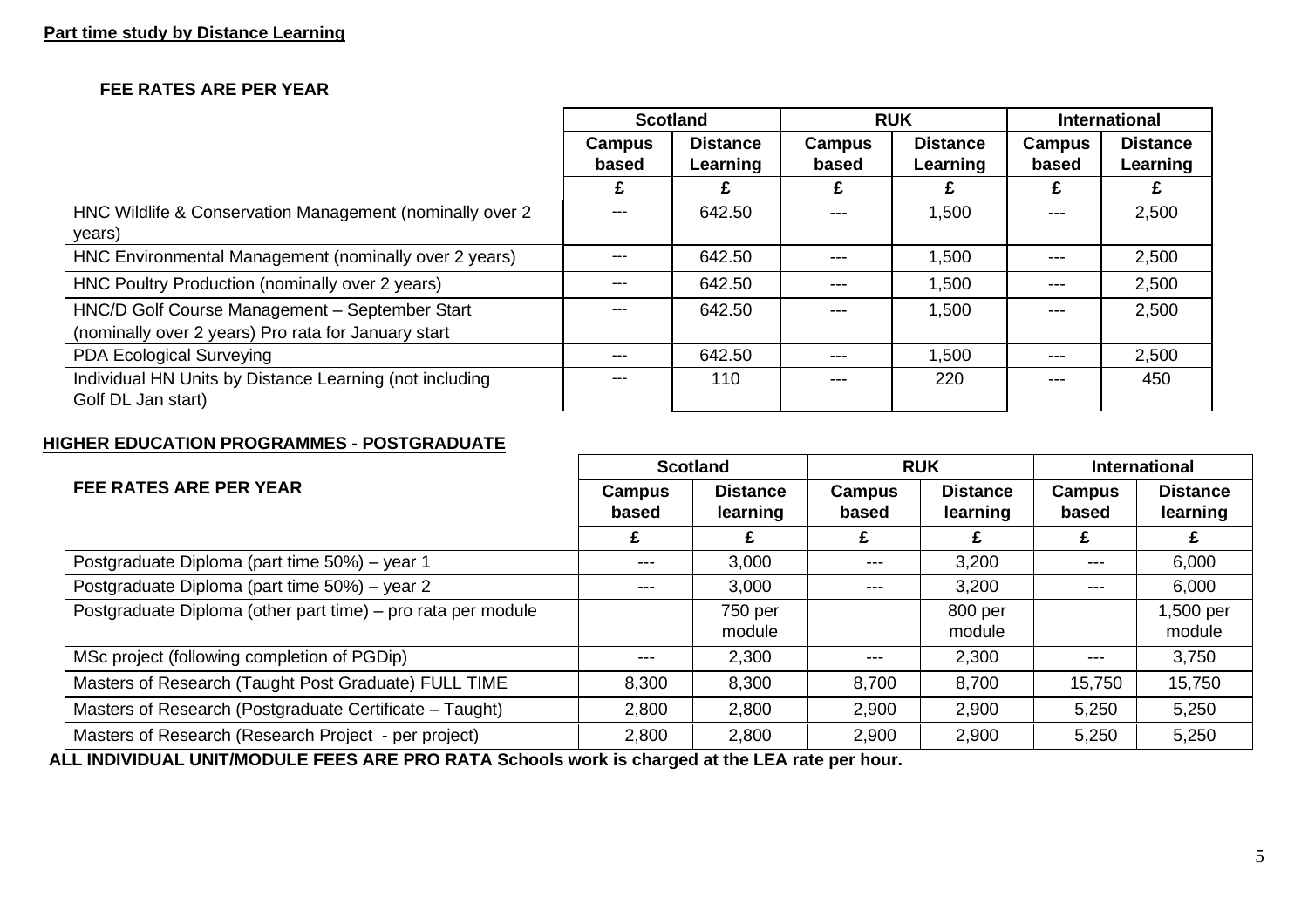## **TUITION FEES FOR PART-TIME STUDIES AND INDIVIDUAL MODULES**

The following identifies the fees payable by students wishing to study individual modules. These fees entitle students to all tuition and assessment appropriate to the module, including one resit attempt, access to Library, computer and other support facilities.

|                                             |                   | Fee Amount (£)                            |                                      |                                        |  |  |  |
|---------------------------------------------|-------------------|-------------------------------------------|--------------------------------------|----------------------------------------|--|--|--|
| <b>Module</b>                               | <b>SCQF level</b> | <b>Scotland</b>                           | <b>RUK</b>                           | <b>International</b>                   |  |  |  |
| per National Unit (NC module)               | $5$ and $6$       | Pro rata Scottish<br><b>Colleges Rate</b> | Pro rata 6,500                       | Pro rata 6,500                         |  |  |  |
| per Higher National Unit<br>(module) credit | 7 and 8           | 110                                       | Pro rata 7,000<br>campus based       | Pro rata<br>15,000 campus based        |  |  |  |
| per degree module credit                    | 7 to 10           | 230                                       | 940                                  | 1.875                                  |  |  |  |
| per postgraduate module                     | 11                | 750 per module for<br>taught modules      | 800 per module for<br>taught modules | 1,500 per module for<br>taught modules |  |  |  |

**In addition to the above tuition fees, there is a charge of £25 to cover registration, certification, and administration. This is payable once upon initial registration with SRUC, regardless of the number of modules being taken.** 

The fees for campus based courses will be charged as:

- Less than 50% of the full-time curriculum, considered as short course, charged per module.
- 50% of the full-time curriculum, considered part-time, charged at 50% of the appropriate full-time fee.
- 51% to 99% of the full-time curriculum, considered part-time, charged at part-time fee plus additional module(s) fee.